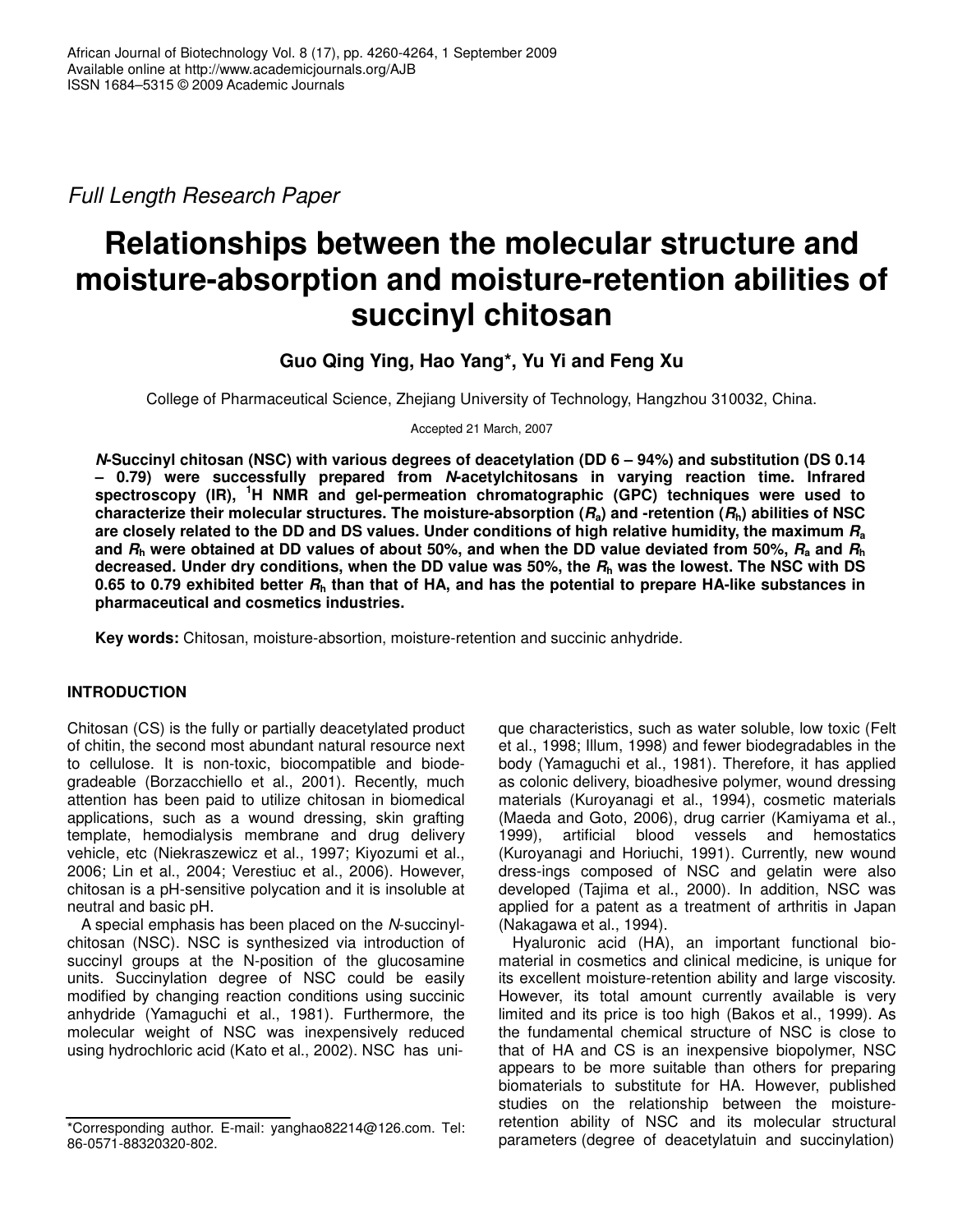| <b>Sample</b>   | ΜR   | DD   |
|-----------------|------|------|
| CS <sub>1</sub> | 3.0  | 0.06 |
| CS <sub>2</sub> | 2.0  | 0.15 |
| CS <sub>3</sub> | 1.25 | 0.30 |
| CS <sub>4</sub> | 0.9  | 0.43 |
| CS <sub>5</sub> | 0.6  | 0.52 |
| CS <sub>6</sub> | 0.2  | 0.73 |
| CS7             | 0.1  | 0.82 |
| CS <sub>8</sub> | ი    | 0.94 |

**Table 1.** *N*-Acetylchitosan of different degrees of deacetylation (DD).

MR: mol ratio of Ac<sub>2</sub>O anhydride to chitosan.

are scarce. In this paper, NSC of various degrees of deacetylation and substitution were prepared. The relationship between degree of deacetylation and succinylation of NSC and its moisture-absorption and retention ability were quantitatively investigated.

#### **MATERIALS AND METHODS**

#### **Materials**

Chitosan ( $M_W = 1,200,000$ , DD = 94%) was supplied by Yuhuan Ocean Biochemical Co., China. HA was purchased from Sigma Chem. Co. (*M<sup>W</sup>* = 800,000) Dextran standard for GPC were purchased from Pharmacia Biochemical Co. All other chemicals were analytical grade. N-Acetylation of chitosan (Vachoud et al., 2000).

A solution of chitosan (20 g) in aqueous 10% (w/w) HOAc (400 mL) was diluted with MeOH (1600 mL), and Ac<sub>2</sub>O was added with stirring at room temperature. The reaction mixture was stored overnight at room temperature to give a rigid gel or clear solution. The gel was stirred with 0.5 M KOH in EtOH at room temperature overnight. The product was precipitated by addition of concentrated NH4OH solution and filtered off. Each product was then washed neutral with 75% EtOH and Et<sub>2</sub>O, and vacuum dried to give Nacetyl chitosan. Table 1 lists the N-acetylation conditions along with the degree of deacetylation (DD) for the chitosan samples obtained. The degree of deacetylation was shown to vary with the Ac<sub>2</sub>O volume.

#### **Preparation of N-succinyl chitosan (Wang et al., 2004)**

A solution of *N*-Acetyl chitosan (2 g) in aqueous 4.8% (w/w) lactic acid (40 mL) was diluted with MeOH (160 mL), and then succinic anhydride (6g) was added. After stirring for several hours at room temperature, 1 M NaOH was added to the mixture to adjust the pH to 5. The NSC salt was collected after filtration, and was dissolved in the deionized water (50 mL) quickly. The solution was neutralized (to  $pH = 10$ ) by addition 1 M NaOH solution. After dialyzed against deionized water for 2 days, the product was freeze-dried finally.

#### **Characterizations**

FTIR spectra were recorded as KBr pellets on a Nicolet Thermo avatar 370 FTIR spectrometer (U.S.A). CS samples were prepared as KBr pellets (40 mg in 120 mg of KBr). The DD value was mea-

sured with the integrated intensity of the absorption at wave number of 1655 cm<sup>-1</sup> (amide I band) (Brugnerotto et al., 2001). <sup>1</sup>H NMR spectra were recorded at 400 MHZ, with a Varian Unity NMR instrument (U.S.A), using D<sub>2</sub>O as the solvent. DS of each sample was estimated from <sup>1</sup>H NMR (Hitoshi and Yoshihiro, 1999).

Gel permeation chromatography (GPC) was performed at room temperature using a Shimadzu LC-10AT instrument(Shimadzu .Co.), equipped with a Shim-pack Diol-150 column (7.9 × 250 mm), LC-10AS pump and an Alltech ELSD 2000 evaporative light scatting detector. Each sample was dissolved in 0.1 M phosphate buffer, which was the eluent. The flow rate was 1.0 mL/min. Dextran  $(M_W 2 \times 10^6, 4.82 \times 10^5, 1.1 \times 10^5, 7 \times 10^4, 4 \times 10^4, 1 \times 10^4)$  were used as *M<sup>W</sup>* markers. The weight-average molecular weight (*Mw*) was calculated by the following equation:

$$
Lg (M_W) = -0.7840 \text{Ve} + 10.0903 \tag{1}
$$

#### **Moisture absorption and retention test**

Prior to the moisture-absorption testing, the samples were dried over  $P_2O_5$  in vacuo oven. for 24 h. The water-absorption ability was evaluated by the percentage of weight increase of dry sample (*R*a):

$$
R_{\rm a} \, (\%) = 100 \times (W_{\rm n} - W_0) / W_0 \tag{2}
$$

Where *W<sup>0</sup>* and *W<sup>n</sup>* are the weights of sample before and after putting it into a saturated  $(NH_4)_2SO_4$  desiccator (81% relative humidity) and in a saturated  $K_2CO_3$  desiccator (43% relative humidity) at 20°C for 24 h.

In the moisture-retention test, wet samples were prepared by adding 10% water to each sample. The moisture-retention ability was evaluated by the percentage of residual water of wet sample (*R*h):

$$
R_h\ (\%) = 100 \times (H_n/H_0) \tag{3}
$$

Where  $H_0$  and  $H_n$  are the weights of water in sample before and after putting in the silica gel and in a saturated  $K_2CO_3$  desiccator (RH 43%) at 20°C for 24 h.

### **RESULTS AND DISCUSSION**

### **Succiylation of chitosan**

A series of succinylation reactions were conducted in this paper to determine the effect of the DD value of chitosan and reaction time on the succinylation yield. As shown in Table 2, the degree of substitution of succinyl groups had no relation with the DD value of chitosan. While the reaction time was an important factor to regulate succinylation yield of chitosan (Table 3). When reaction time increased from 8 to 24 h, the DS value increased from 0.10 to 0.73 at a DD value of 43%, and from 0.14 to 0.78 at a DD value of 82%. Whereas, further increase of reaction time slightly promote further succinylation reaction, and the DS stayed at 0.74 at a DD value of 43%, and at 0.79 at a DD value of 82%. As a result, 24 h seems to be provided the optimum reaction time to prepare high DS of product in the succinylation process. Moreover, it was practically impossible to prepare NSC with a DS value higher than 0.79 by changing the reaction time.

When the reaction time was 8 or 12 h, a small part of the resulting products were not soluble, but they did swell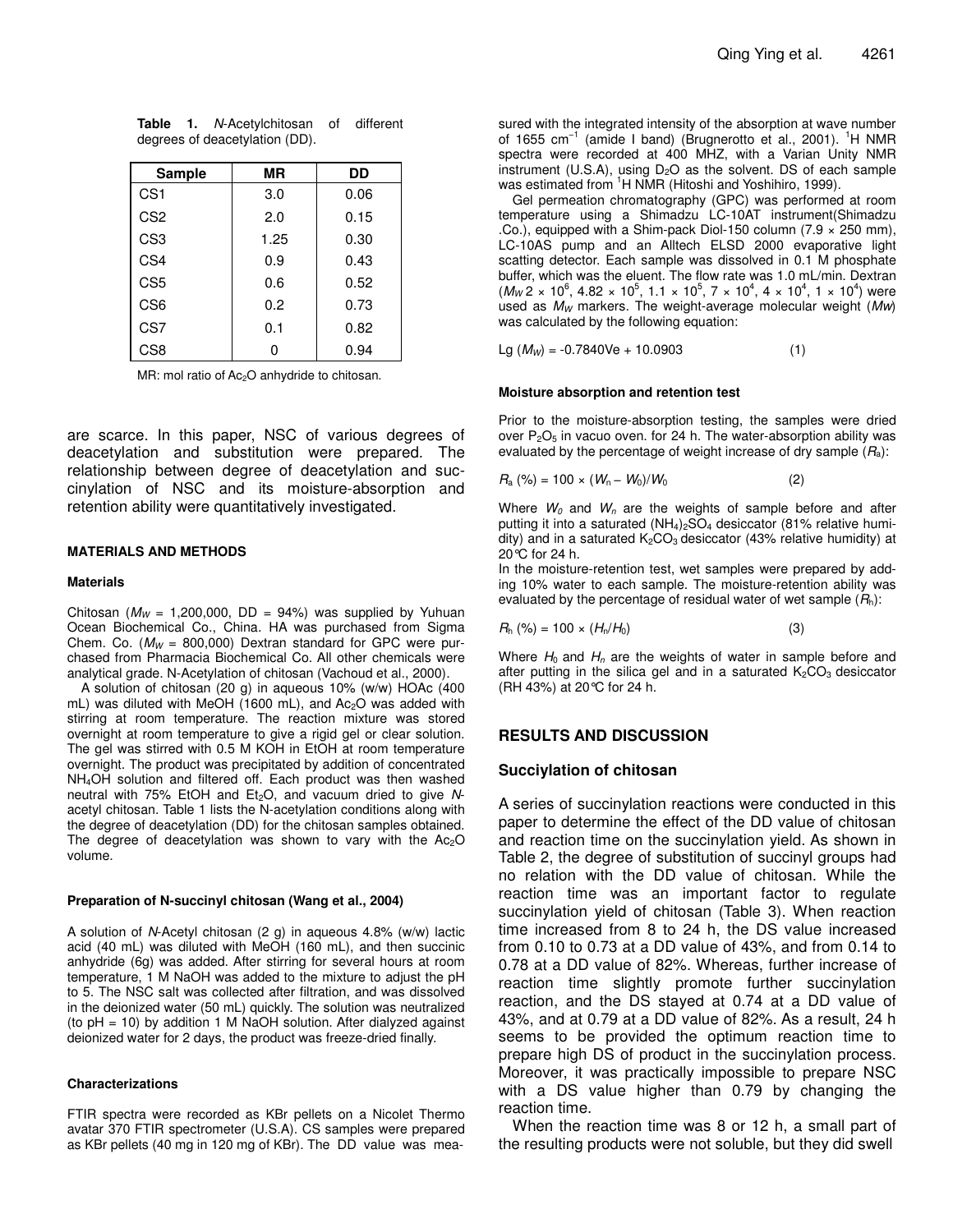| <b>Sample</b>    | DD   | DS   | $M_w$ (×10 <sup>5</sup> ) |  |
|------------------|------|------|---------------------------|--|
| NSC <sub>1</sub> | 0.06 | 0.62 | 52.6                      |  |
| NSC <sub>2</sub> | 0.15 | 0.66 | 60.8                      |  |
| NSC <sub>3</sub> | 0.30 | 0.67 | 73.3                      |  |
| NSC <sub>4</sub> | 0.43 | 0.65 | 88.1                      |  |
| NSC <sub>5</sub> | 0.52 | 0.64 | 105.3                     |  |
| NSC <sub>6</sub> | 0.73 | 0.67 | 138.5                     |  |
| NSC7             | 0.82 | 0.68 | 147.7                     |  |
| NSC <sub>8</sub> | 0.94 | 0.68 | 190.5                     |  |

**Table 2.** NSC of different degrees of deacetylation (DD).

DS: the area ratio of succinyl group protons and methyl proton of N-acetyl group.

| <b>Sample</b>      | DD   | <b>Reaction</b><br>time(h) | <b>DS</b> | $M_w$ (×10 <sup>6</sup> ) |  |
|--------------------|------|----------------------------|-----------|---------------------------|--|
| <b>NSC4-1</b>      | 0.43 | 0.16<br>8                  |           |                           |  |
| <b>NSC4-2</b>      | 0.43 | 12                         | 0.36      |                           |  |
| NSC4-3             | 0.43 | 16                         | 0.47      | 83.4                      |  |
| NSC4-4             | 0.43 | 20                         | 0.65      | 88.1                      |  |
| <b>NSC4-5</b>      | 0.43 | 24                         | 0.73      | 91.7                      |  |
| NSC <sub>4-6</sub> | 0.43 | 28<br>0.74                 |           | 91.8                      |  |
| <b>NSC7-1</b>      | 0.82 | 8                          | 0.14      |                           |  |
| <b>NSC7-2</b>      | 0.82 | 12                         | 0.34      |                           |  |
| <b>NSC7-3</b>      | 0.82 | 16                         | 0.43      | 143.1                     |  |
| <b>NSC7-4</b>      | 0.82 | 20                         | 0.68      | 147.7                     |  |
| <b>NSC7-5</b>      | 0.82 | 24                         | 0.78      | 148.8                     |  |
| NSC7-6             | 0.82 | 28                         | 0.79      | 147.6                     |  |

**Table 3.** NSC of different degrees of substitution (DS).



**Figure 1.** FTIR of NSC (a) and chitosan (b).



**Figure 2.** <sup>1</sup>H NMR of NSC.

in water. Due to succinyl group introduced into the amino group of chitosan, the water solubility has been greatly enhanced. As shown in Table 3, NSC was water-soluble at DS values above 0.47 when the DD was either 43 or 82%. Therefore, the critical DS value at which NSC becomes soluble in water may exist in the range of 0.36 to 0.43

## **Structural analysis of chitosan derivatives**

The infrared spectra of both biopolymers, including chitosan for comparison, are shown in Figure 1. By comparing the infrared spectra of chitosan (Figure 1b), it is clear that the chitosan modified with succinic anhydride (Figure 1a) presented additional medium intensity bands, one at 1628 and the other one at 1551  $cm^{-1}$ , which are the characteristic bands derived from carbonyl groups, that were formed during the opening of the anhydride, as it reacted with the amino group of chitosan (Lima and Airoldi, 2003).

Further evidence supporting a successful succinylation of chitosan at  $-NH_2$  position is provided by the  ${}^{1}$ H-NMR spectrum of NSC. The <sup>1</sup>H NMR spectrum of N-MACH are shown in Figure 2:  $-NH(CO)CH<sub>3</sub>$  2.02 ppm,  $CH<sub>2</sub>CH<sub>2</sub>$  of the succinyl group 2.41 and 2.62 ppm, H-2 of glucosamine unit 2.98 ppm, chitosan backbone hydrogen 3.4 and 4.0 ppm, H-1 of glucosamine unit 4.4 ppm. The results indicated that -NH<sub>2</sub> is the only site for formation of NSC in this reaction. Both the IR and NMR spectra of NSC prepared herein were in agreement with that of authoritative sample by conventional methods (Hitoshi and Yoshihiro, 1999; Hirano and Moriyasu, 2004; Yoshinori et al., 2000).

## **Moisture-absorption and retention properties**

The moisture-absorption and retention ability of NSC obviously depends on the DD and DS value. As shown in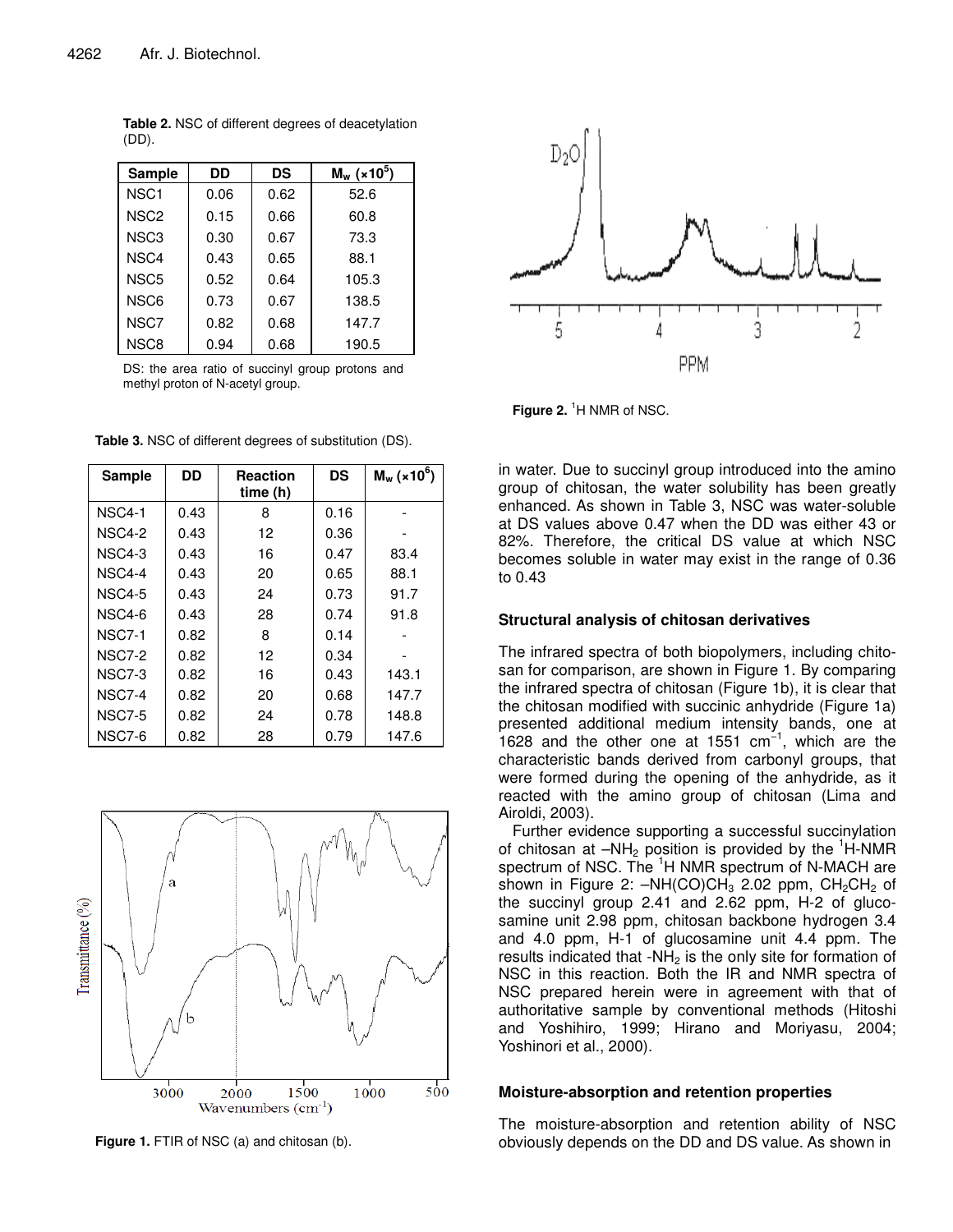|                  |      | $R_{\rm a}/\%$ |             |             | $R_h$ /%   |
|------------------|------|----------------|-------------|-------------|------------|
| <b>Sample</b>    | DD   | <b>RH81</b>    | <b>RH43</b> | <b>RH43</b> | silica gel |
| NSC <sub>1</sub> | 0.06 | 30.6           | 9.1         | 223.7       | 32.3       |
| NSC <sub>2</sub> | 0.15 | 32.8           | 9.7         | 230.4       | 32.0       |
| NSC <sub>3</sub> | 0.30 | 35.9           | 10.2        | 234.3       | 31.5       |
| NSC4             | 0.43 | 38.3           | 11.4        | 249.8       | 30.8.      |
| NSC <sub>5</sub> | 0.52 | 45.5           | 13.7        | 279.1       | 30.1       |
| NSC6             | 0.73 | 40.3           | 12.9        | 251.3       | 31.5       |
| NSC7             | 0.82 | 35.0           | 11.3        | 246.8       | 32.1.      |
| NSC <sub>8</sub> | 0.94 | 31.0           | 9.5         | 231.4       | 32.7       |
| НA               |      | 34.8           | 8.9         | 201.7       | 32.5       |

**Table 4.** Moisture-absorption and -retention abilities of NSC with different DD values.

DD: Different degrees of deacetylation.

**Table 5.** Moisture-absorption and -retention ability of NSCwith different DS values.

|                 |      |           | $R_{\rm a}/\%$ |             |             | $R_h$ /%   |
|-----------------|------|-----------|----------------|-------------|-------------|------------|
| Sample          | DD   | <b>DS</b> | <b>RH81</b>    | <b>RH43</b> | <b>RH43</b> | silica gel |
| <b>NSC4-1</b>   | 0.43 | 0.10      | 15.9           | 5.8         | 57.4        | 7.9        |
| <b>NSC4-2</b>   | 0.43 | 0.23      | 19.8           | 7.1         | 97.1        | 18.7       |
| NSC4-3          | 0.43 | 0.47      | 27.1           | 8.6         | 156.7       | 24.6       |
| NSC4-4          | 0.43 | 0.65      | 38.3           | 11.4        | 249.8       | 32.8.      |
| <b>NSC4-5</b>   | 0.43 | 0.73      | 45.2           | 12.6        | 261.6       | 33.9       |
| NSC4-6          | 0.43 | 0.74      | 45.3           | 12.8        | 262.4       | 34.1       |
| <b>NSC7-1</b>   | 0.82 | 0.12      | 13.0           | 5.3         | 54.9        | 8.3        |
| <b>NSC7-2</b>   | 0.82 | 0.28      | 15.2           | 6.1         | 90.3        | 19.8       |
| NSC7-3          | 0.82 | 0.51      | 23.7           | 7.6         | 150.5       | 26.5       |
| <b>NSC7-4</b>   | 0.82 | 0.68      | 35.0           | 11.3        | 246.8       | 32.1.      |
| <b>NSC7-5</b>   | 0.82 | 0.78      | 36.4           | 12.0        | 257.8       | 35.7       |
| NSC7-6          | 0.82 | 0.79      | 36.5           | 12.2        | 260.3       | 35.9       |
| CH <sub>4</sub> | 0.43 |           | 11.0           | 3.0         | 15.6        | 2.3        |
| CH <sub>7</sub> | 0.94 |           | 8.7            | 2.3         | 11.5        | 3.2        |

DS: Different degrees of substitution.

DD: Different degrees of deacetylation.

Table 4, when RH was 81%, the moisture-absorption ability increased until the DD value of 52%, reached the maximum at 45.5% and then decreased rapidly to 31.0% at the DD value of 94%. When RH was 43%, the maximum  $R_a$  (13.7%) and  $R_h$  (279.1%) was also obtained at a DD value of 52%, when the DD value deviated from 52%, the  $R_a$  and  $R_h$  value decreased. However, the order of *R*<sup>h</sup> of NSC in silica gel was the opposite: the lowest *R*<sup>h</sup> was obtained at a DD value of 52%, and when the DD deviated from 52%, *R*<sup>h</sup> increased. This suggests that the intermolecular hydrogen bonds of molecular chains, which affects the interaction between water and polymer chains directly, may be a very important factor to regulate

moisture-absorption and retention ability of NSC under high relative humidity conditions (RH 81 and 43%), water molecules are accessible to the surface of the sugar residues and readily develop hydrogen-bond interactions with the NSC molecular chains. As a result, they intervene between chains or chain sheets in the network [24]. When the DD value was about 50%, most molecular chains are bonded together by intermolecular hydrogen bonds to form a spacious network structure, thus, water molecules are kept inside more easily. Whereas in the case of dry conditions (in silica gel), moisture in the polymer network will diffuse to the environment. When the DD value was 30 - 82%, most of the -COOH and –